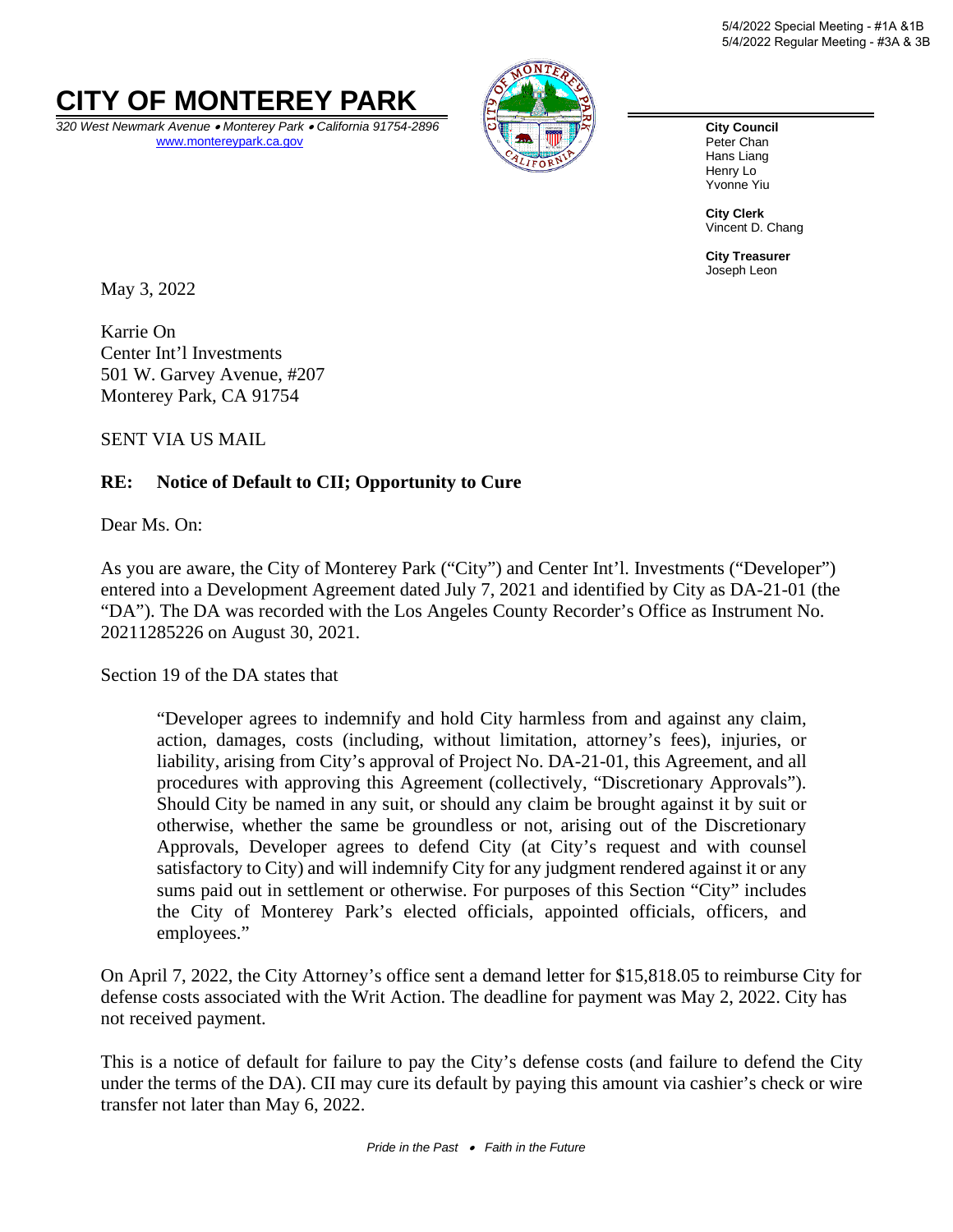May 3,2022 Page 2

Otherwise, the City will commence termination of the DA in accordance with applicable law including, without limitation, Monterey Park Municipal Code ("MPMC") Chapter 21.44. This letter may also be considered City's annual review of the DA per MPMC \$ 21.44.050.

Note that the City is examining additional evidence of default that may be separate grounds for termination. Consequently, CII should not consider this letter to contain the entire basis for a potential termination of the DA.

Payments may be made directly to Martha Garcia, Director of Management Services. She may be contacted at (626) 307-1349 or  $magarcia@montereypark.ca.gov$ .

Sincerely,

Steve Sizemore

Steven Sizemore, Interim City Planner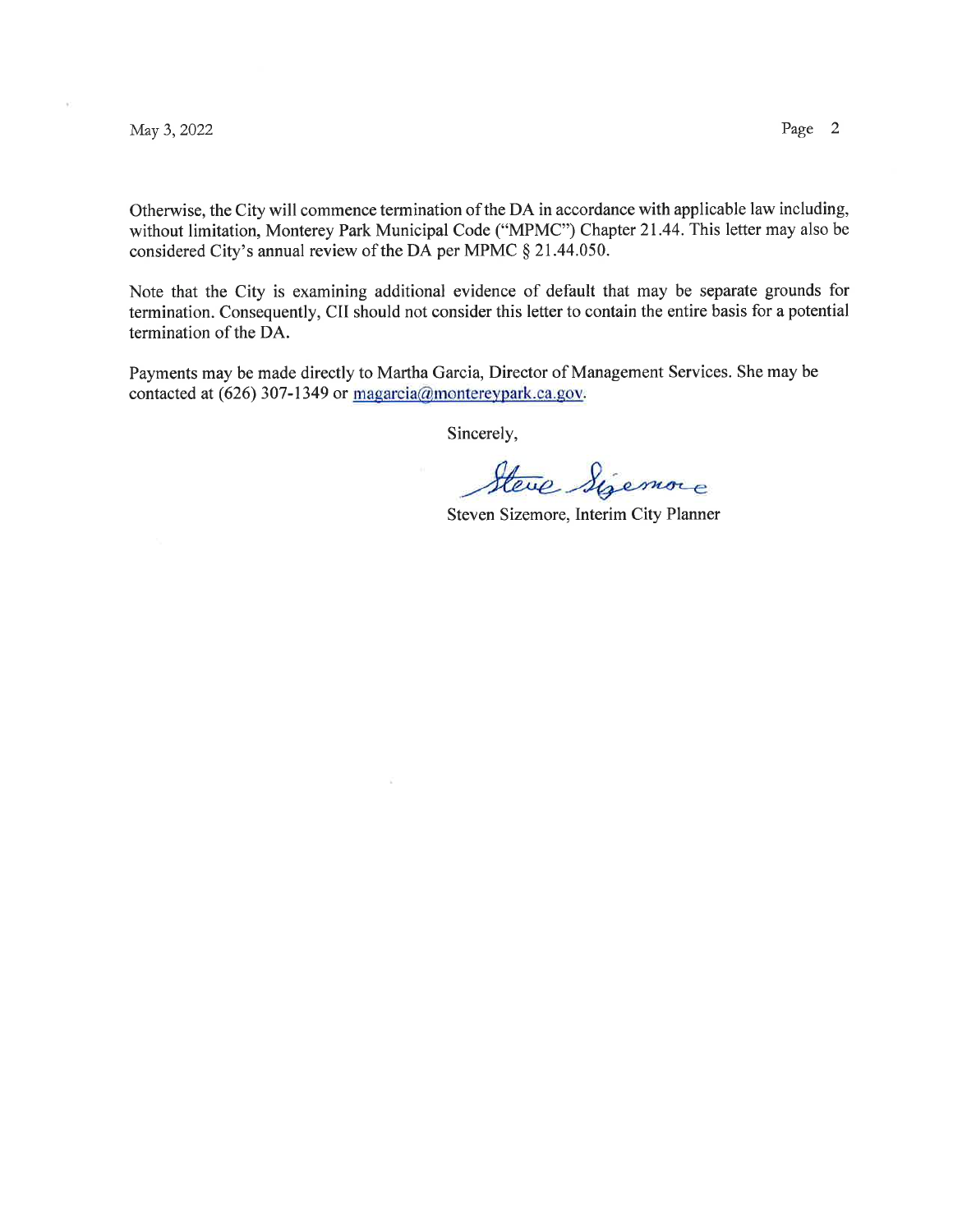| From:                  | M Lai <minglai0930@hotmail.com></minglai0930@hotmail.com>  |
|------------------------|------------------------------------------------------------|
| Sent:                  | Thursday, April 28, 2022 11:44 PM                          |
| To:                    | <b>MPClerk</b>                                             |
| Subject:               | Public comment to May 4, 2022 City Council Regular Meeting |
| <b>Follow Up Flag:</b> | Follow up                                                  |
| <b>Flag Status:</b>    | Flagged                                                    |

IEXTERNAL EMAIL]

Below is my comment to the 5/4/2022 City Council Regular Meeting.

I had the pleasure to write to the City Council for its April 6 meeting on the parking issue at Fremont Ave near Monterey Pass Road and the legal loophole with respect to Municipal Code 10.48.045 exposed as <sup>a</sup> result. Today, cars are still parked on that section of Fremont Ave apparently waiting for repair and in violation of such code. As admitted by Sgt Peter Young of the Monterey Park PD before, the parking of those cars even spills over to W Newmark Ave on the other side of Monterey Pass Road. A couple days ago I stumbled on a news article "Porsches and Ferraris No Longer Hog Parking Spots ln LA Neighborhood, After I-Team Report" (https://www.nbclosangeles.com/investigations/porsches-ferrarisparking-hogs-violations-los-angeles/2874644/) by NBC Los Angeles. It says that many parking spots on Fountain Ave in the Silverlake neighborhood were taken by Porsches and Ferraris waiting to be repaired by an auto shop. "lt's a violation of LA's Municipal code for car repair shops to park or store customers cars on city streets while they're waiting to be serviced." After residents reported the issue to NBC4 l-Team, L A City Attorney Mike Feuer finally took action. lf the City of Monterey Park does not know how to write an enforceable code and/or enforce the code, I think you guys can consult Mr Feuer.

Ming Lai Monterey Park resident

| The partners of the Museum species in the Chronicle State of<br>-<br>in a complete the complete state of the<br>× | ---- |  |  |
|-------------------------------------------------------------------------------------------------------------------|------|--|--|
|                                                                                                                   |      |  |  |
|                                                                                                                   |      |  |  |
|                                                                                                                   |      |  |  |

Porsches, Ferraris No Longer Hog Parking Spots In LA - NBC Los Angeles

Porsches and Ferraris No Longer Hog Parking Spots ln LA Neighborhood, After l-Team Report lt's a violation of LA's Municipal code for car repair shops to park or store customers cars on city ...

www.nbclosangeles.com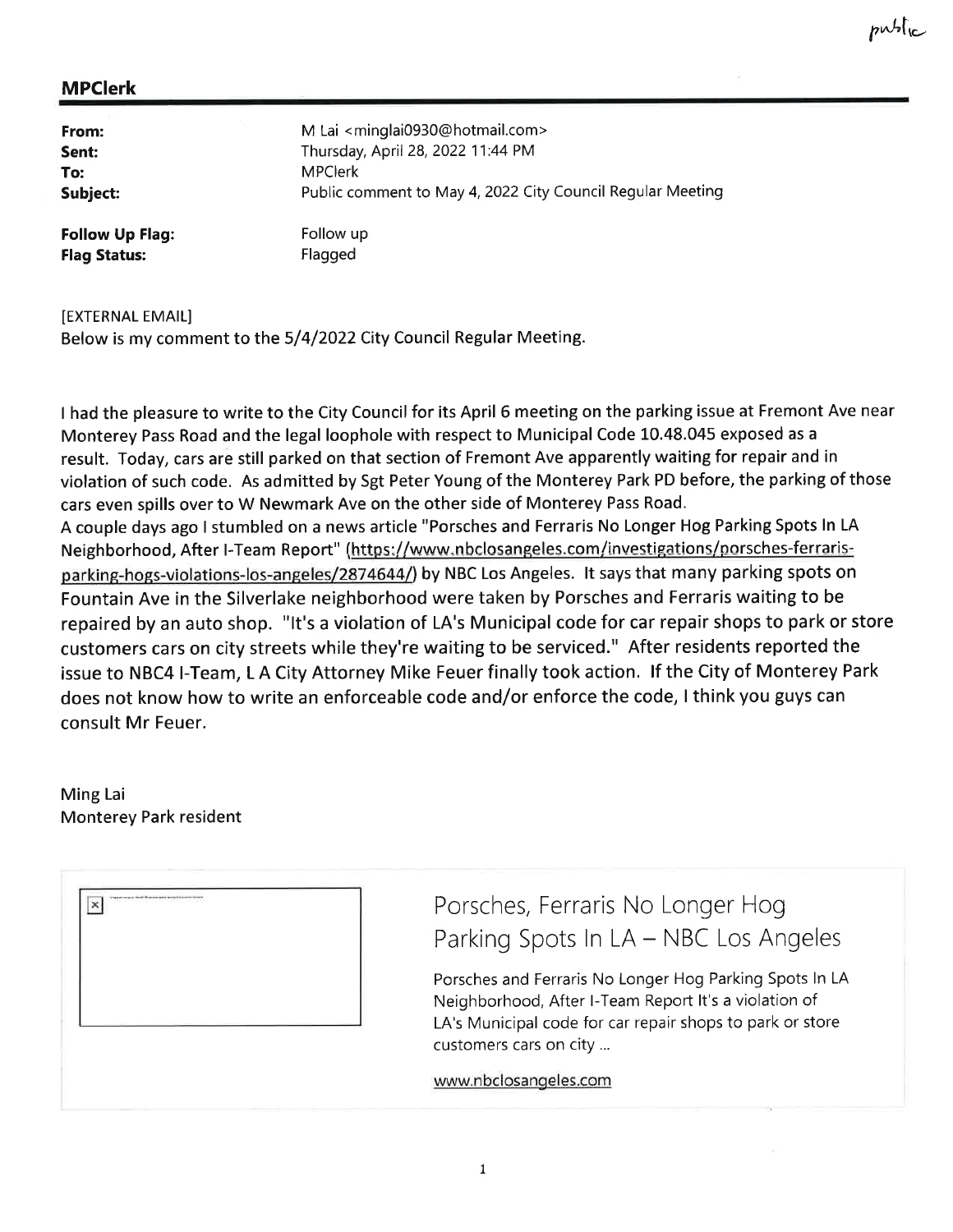| From:    | Jason Rogers <jrisover@gmail.com></jrisover@gmail.com> |
|----------|--------------------------------------------------------|
| Sent:    | Tuesday, May 3, 2022 4:49 PM                           |
| To:      | <b>MPClerk</b>                                         |
| Subject: | Subject: Item 2A - Appoint in District 3               |

[EXTERNAL EMAIL]

Dear Monterey Park City Council,

I have been a resident of Monterey Park for 3 years. lt is important that all residents in the city have representation on the City Council. That is why I am urging you to appoint someone to District 3, as well as call for an election in November so residents get a chance to decide. However, leaving the seat empty until then will disenfranchise residents in District 3 for over 5 months.

Please appoint a qualified candidate to District 3. Thank you.

Sincerely, Jason Rogers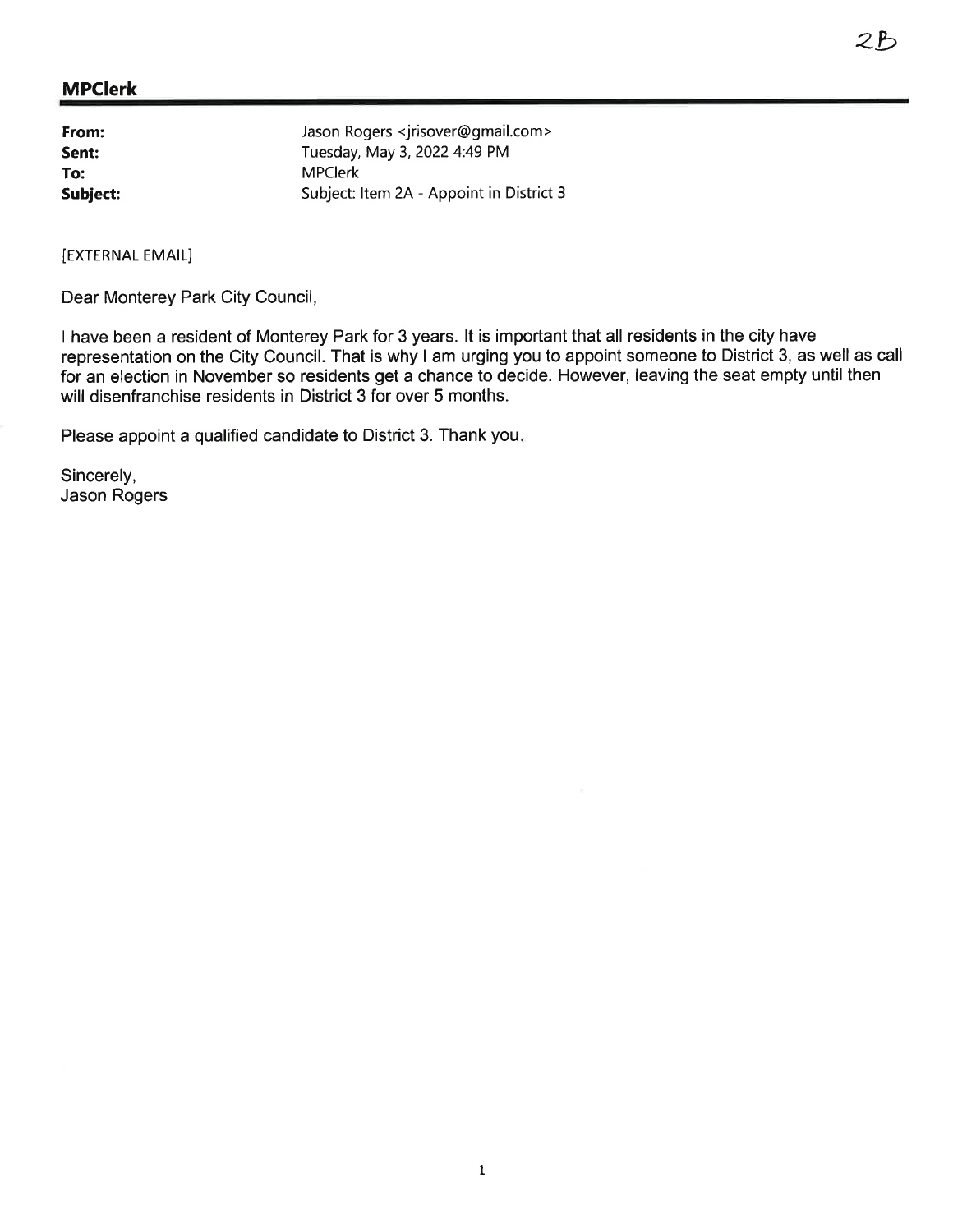| From:    | Edith Gonzalez <ms.edith.gonzalez@gmail.com></ms.edith.gonzalez@gmail.com> |
|----------|----------------------------------------------------------------------------|
| Sent:    | Tuesday, May 3, 2022 9:42 PM                                               |
| To:      | MPClerk; Lo, Henry; Chan, Peter; Liang, Hans; Yiu, Yvonne                  |
| Subject: | District 3 Needs a Voice Now                                               |

[EXTERNAL EMAIL]

Greetings Mayor Lo and Councilmembers Chan, Liang & Yiu,

My name is Edith Gonzalez and I would like to encourage you to fill the vacancy in MPK City Council District 3 by appointment. I am convinced that filling the position immediately by appointment is the best option for the residents of Monterey Park. Here are my reasons:

Leaving the position vacant leaves the residents of District 3 without a voice in they city on important items discussed and voted on.

Having only four councilmembers can also slow down the work of the council, especially in the case of split votes on any issues that pertain to the city and residents of District 3.

And lastly, having a special election to fill the position will be too costly for residents of Monterey Park and pushing the election to November will leave residents of District 3 without a council member for several months.

I encourage you to please fill the vacancy in the city council by appointment and help the residents of District 3 have <sup>a</sup> voice in the city.

Thank you for your time and your consideration

Sincerely,

Edith Gonzalez Resident of Monterey Park 2b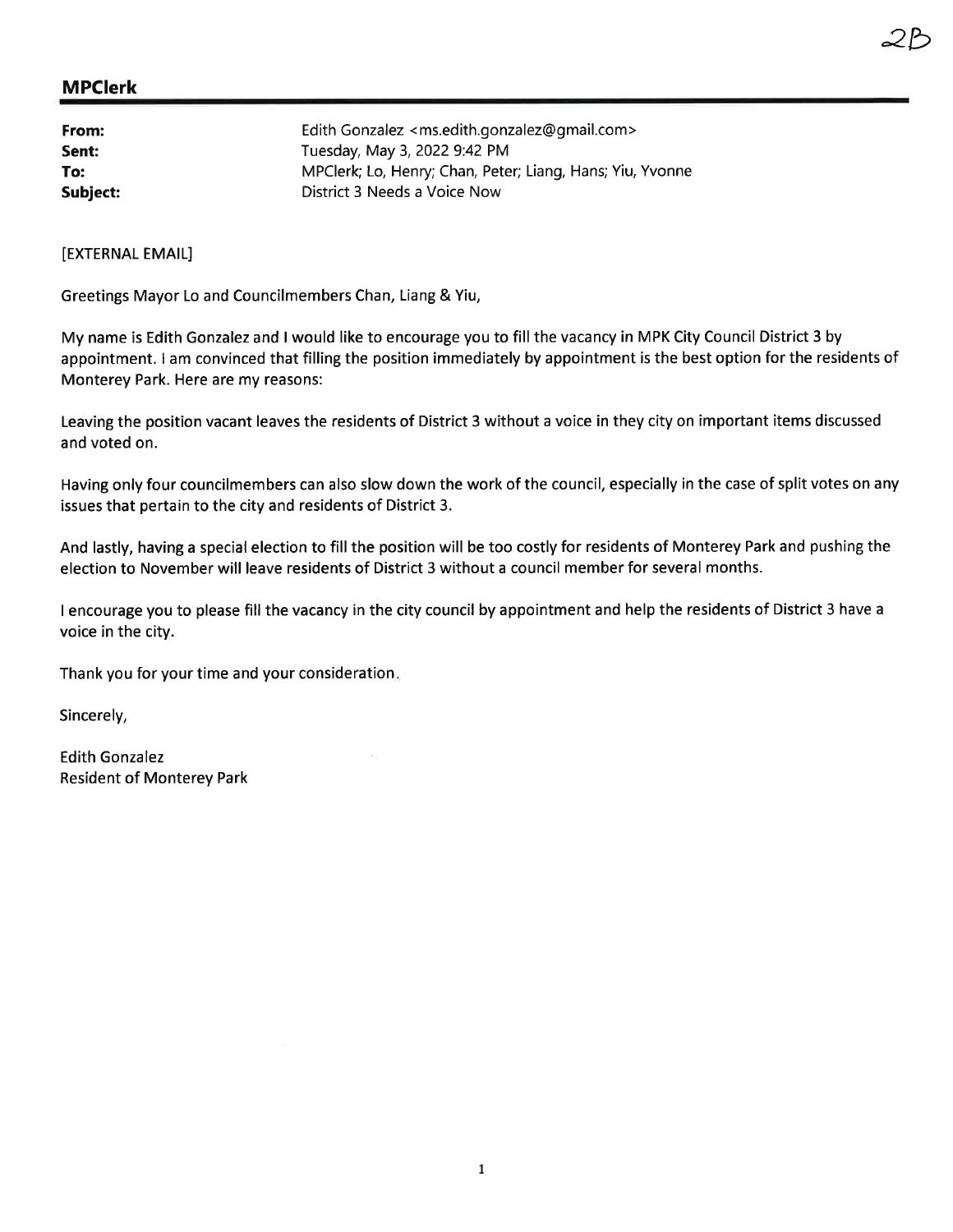# "b MPClerk

| From:    | Andy Fung<br>barvhart@gmail.com>                          |
|----------|-----------------------------------------------------------|
| Sent:    | Saturday, April 30, 2022 9:02 PM                          |
| To:      | MPClerk; Lo, Henry; Chan, Peter; Liang, Hans; Yiu, Yvonne |
| Subject: | District 3 Needs a Voice Now                              |

[EXTERNAL EMAIL]

Greetings Mayor Lo and Councilmembers Chan, Liang & Yiu,

My name is Andy Fung and I would like to encourage you to fill the vacancy in MPK City Council District 3 by appointment. I am convinced that filling the position immediately by appointment is the best option for the residents of Monterey Park. Here are my reasons:

Leaving the position vacant leaves the residents of District 3 without a voice in their city on important items discussed and voted on.

Having only four councilmembers can also slow down the work of the council, especially in the case of split votes on any issues that pertain to the city and residents of District 3.

And lastly, having a special election to fill the position will be too costly for residents of Monterey Park and pushing the election to November will leave residents of District 3 without a council member for several months.

<sup>I</sup>encourage you to please fill the vacancy in the city council by appointment and help the residents of District 3 have <sup>a</sup> voice in the city.

Thank you for your time and your consideration

Sincerely, Andy Fung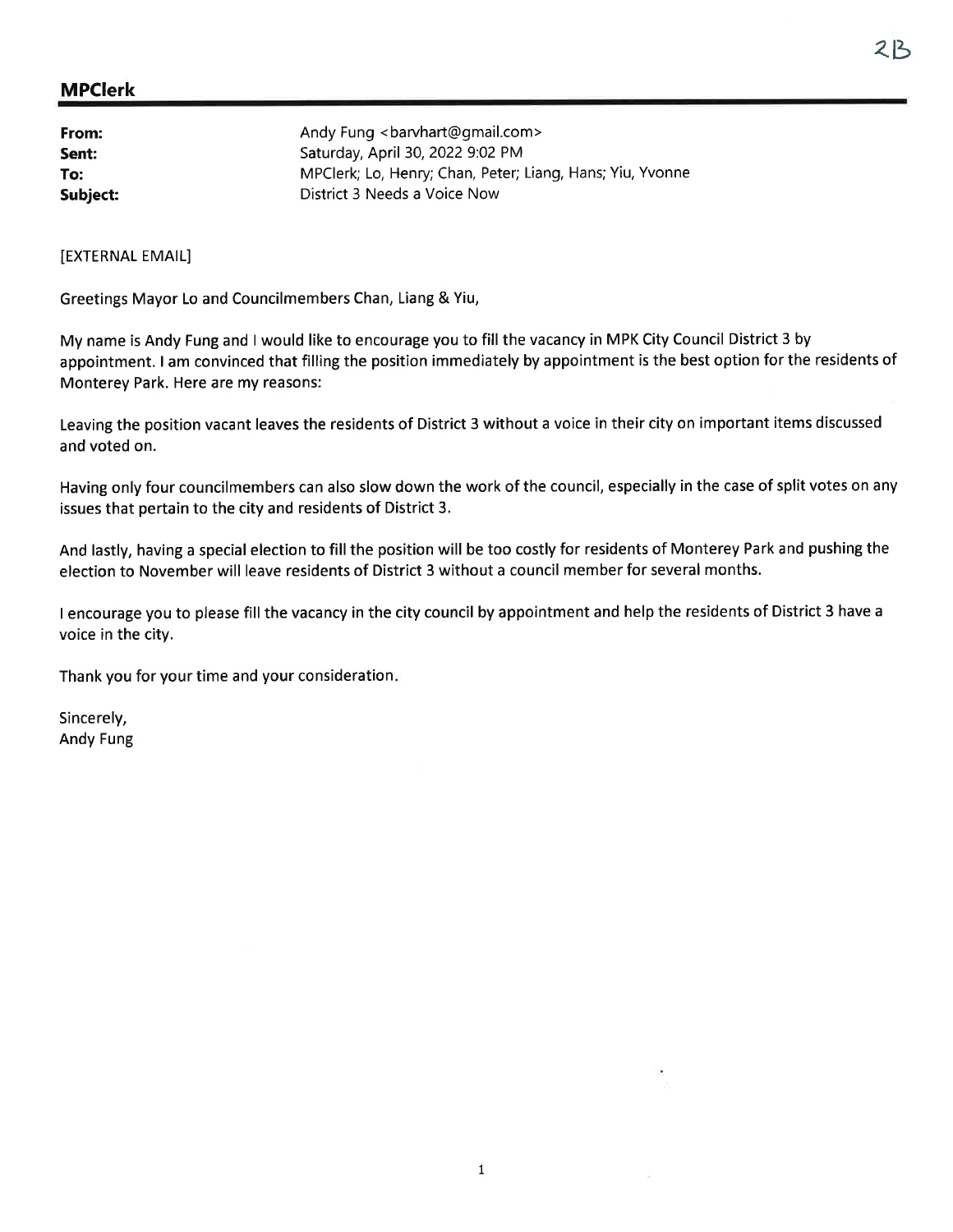| From:                  | Andrew Yip <andrew@activesgv.org></andrew@activesgv.org>  |
|------------------------|-----------------------------------------------------------|
| Sent:                  | Friday, April 29, 2022 7:43 PM                            |
| To:                    | MPClerk; Lo, Henry; Chan, Peter; Liang, Hans; Yiu, Yvonne |
| Subject:               | District 3 Needs a Voice Now                              |
| <b>Follow Up Flag:</b> | Follow up                                                 |
| <b>Flag Status:</b>    | Flagged                                                   |

[EXTERNAL EMAIL]

Greetings Mayor Lo and Councilmembers Chan, Liang & Yiu,

My name is Andrew Yip and I would like to encourage you to fill the vacancy in MPK City Council District 3 by appointment. I am convinced that filling the position immediately by appointment is the best option for the residents of Monterey Park. Here are my reasons:

Leaving the position vacant leaves the residents of District 3 without a voice in they city on important items discussed and voted on.

Having only four councilmembers can also slow down the work of the council, especially in the case of split votes on any issues that pertain to the city and residents of District 3.

And lastly, having a special election to fill the position will be too costly for residents of Monterey Park and pushing the election to November will leave residents of District 3 without a council member for several months.

I encourage you to please fill the vacancy in the city council by appointment and help the residents of District 3 have <sup>a</sup> voice in the city.

Thank you for your time and your consideration

Sincerely,

Andrew Yip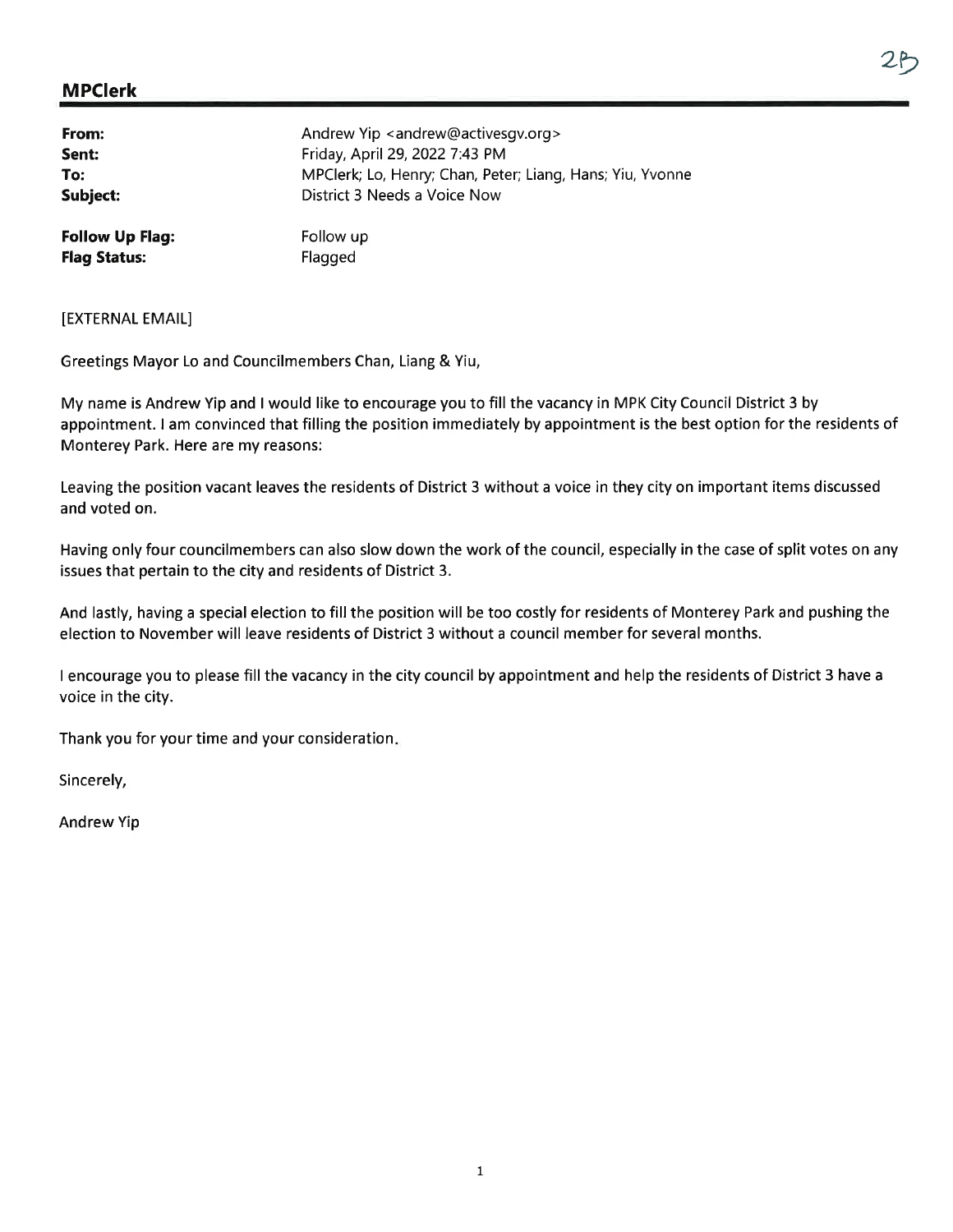| From:<br>Sent:<br>To:<br>Subject: | Je-Show Yang <jeshowy@gmail.com><br/>Friday, April 29, 2022 7:28 PM<br/>MPClerk; +hlo@montereypark.ca.gov; +pchan@montereypark.ca.gov;<br/>+hliang@montereypark.ca.gov; +yyiu@montereypark.ca.gov<br/>District 3 Needs a Voice Now</jeshowy@gmail.com> |
|-----------------------------------|--------------------------------------------------------------------------------------------------------------------------------------------------------------------------------------------------------------------------------------------------------|
| <b>Follow Up Flag:</b>            | Follow up                                                                                                                                                                                                                                              |
| <b>Flag Status:</b>               | Completed                                                                                                                                                                                                                                              |

[EXTERNAL EMAIL]

Greetings Mayor Lo and Councilmembers Chan, Liang & Yiu,

My name is Je-Show Yang and I would like to encourage you to fill the vacancy in MPK City Council District 3 by appointment. I am convinced that filling the position immediately by appointment is the best option for the residents of Monterey Park. Here are my reasons:

Leaving the position vacant leaves the residents of District 3 without a voice in their city on important items discussed and voted on.

Having only four councilmembers can also slow down the work of the council, especially in the case of split votes on any issues that pertain to the city and residents of District 3.

And lastly, having a special election to fill the position will be too costly for residents of Monterey Park and pushing the election to November will leave residents of District 3 without a council member for several months.

<sup>I</sup>encourage you to please fill the vacancy in the city council by appointment and help the residents of District 3 have <sup>a</sup> voice in the city.

Thank you for your time and your consideration

Sincerely, Je-Show Yang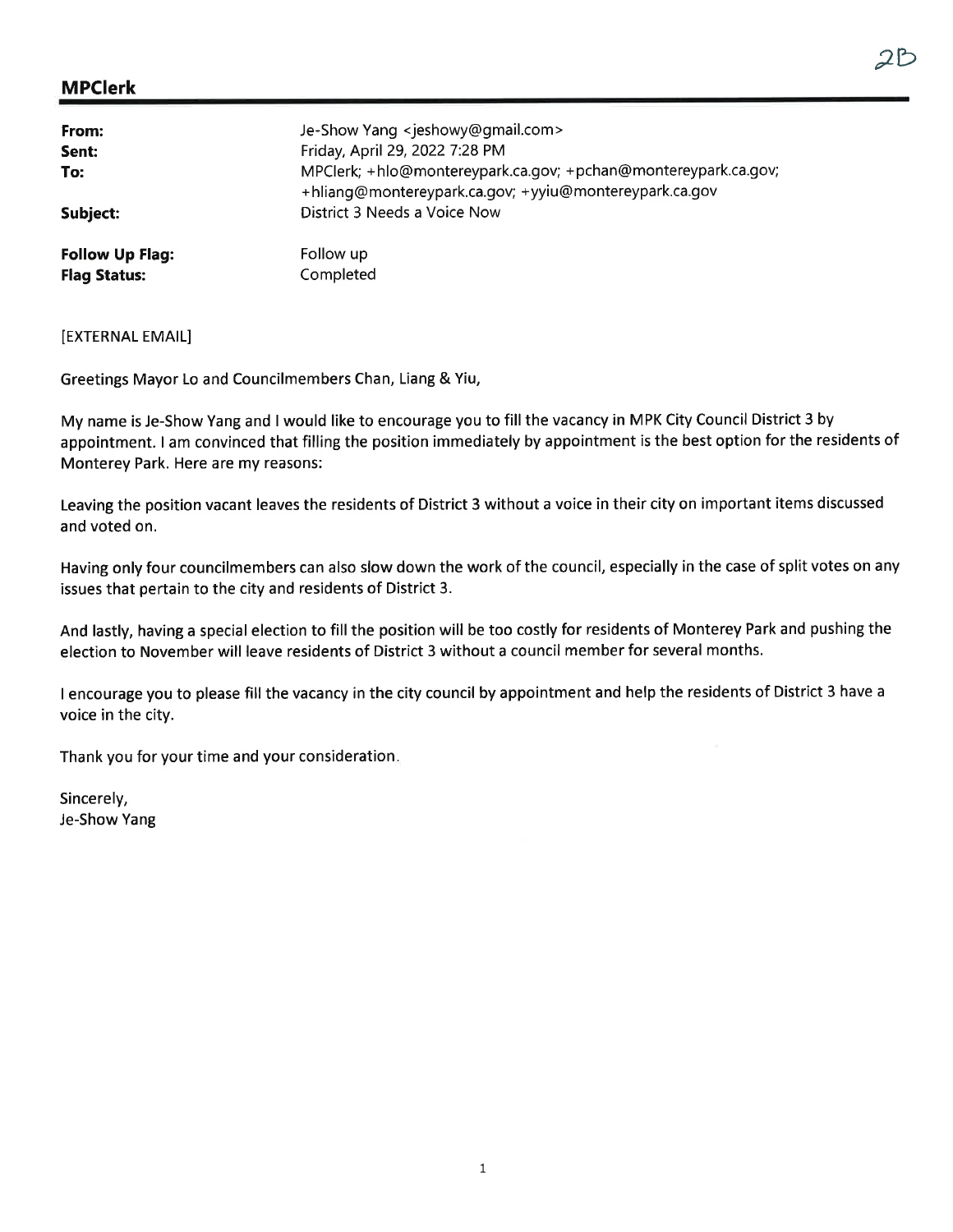| From:               | Alison Martinez <agmartinez@sheppardmullin.com></agmartinez@sheppardmullin.com> |
|---------------------|---------------------------------------------------------------------------------|
| Sent:               | Tuesday, May 3, 2022 7:06 PM                                                    |
| To:                 | Karl Berger                                                                     |
| Cc:                 | MPClerk; Alfred Fraijo Jr.; Paul Seeley                                         |
| Subject:            | May 4, 2022 City Council Agenda Item 4-A: MPK GHAD Assessment                   |
| <b>Attachments:</b> | Continuation of GHAD Assessment Item 4-A.pdf                                    |

[EXTERNAL EMAIL]

Dear Mr. Berger,

We understand that staff will be recommending continuation of the MPK GHAD Assessment agenda item at tomorrow night's MPK GHAD Board/City Council meeting. Please see the attached letter which expresses Cll's support for the continuance to December 21, 2022 and its continued opposition to the proposed assessment.

'fx

Best, Alison Martinez

Alison G. Martinez +1 213-455-7706 | direct AGMartinez@sheppardmullin.com | Bio

#### SheppardMullin

333 South Hope Street, 43rd Floor Los Angeles, CA 9007 1-1422 +1 213-620-1780 | main www.sheppardmullin.com | LinkedIn | Twitter

Attention: This message is sent by a law firm and may contain information that is privileged or confidential. If you received this transmission in error, please notify the sender by reply e-mail and delete the message and any attachments.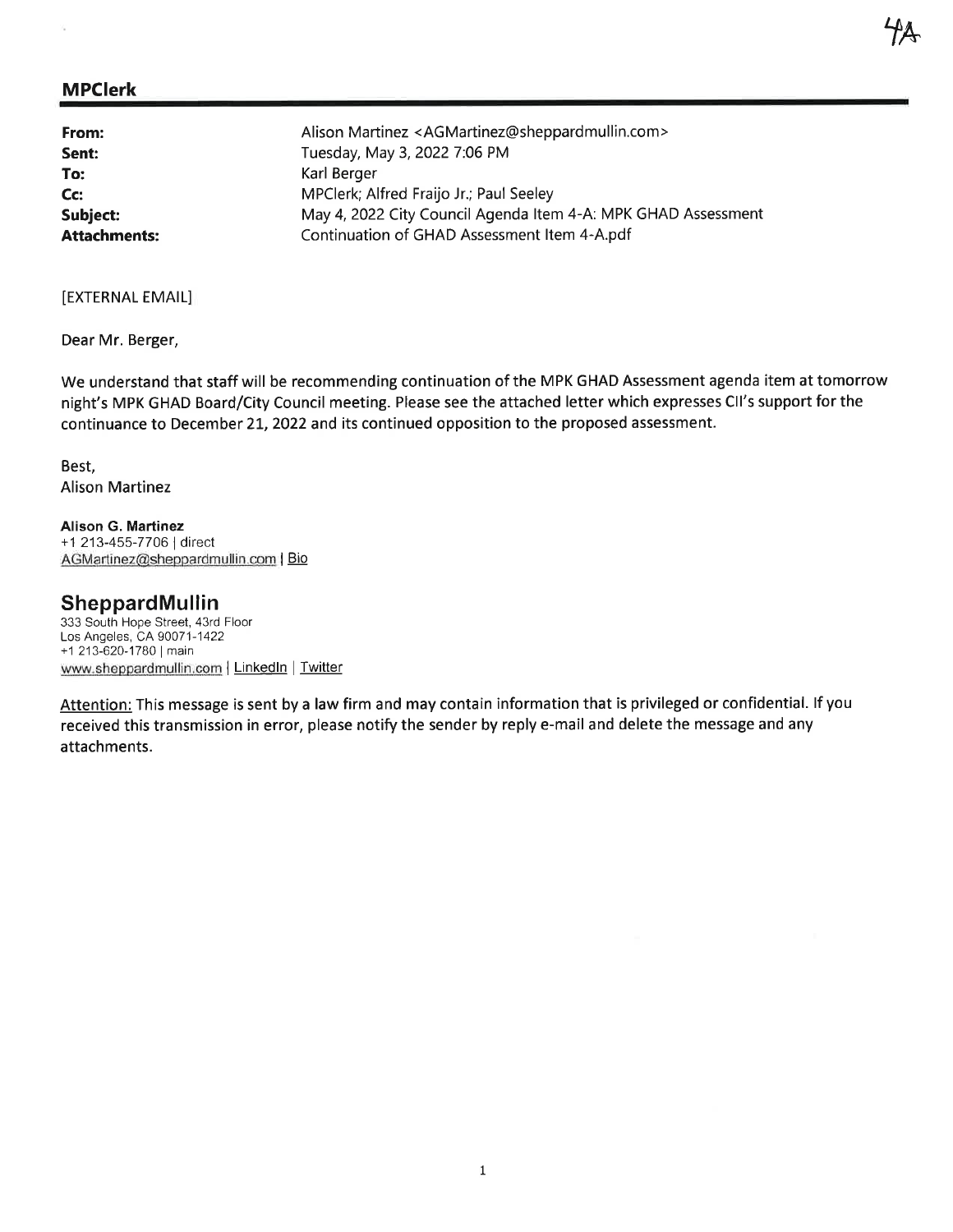### **SheppardMullin** Sheppard, Mullin, Richter & Hampton LLP<br>333 South Hope Street. 43<sup>rd</sup> Floor

333 South Hope Street, 43'd Floor Los Angeles, California 90071-1422 213.620.1780 main 213.620.1398 fax www.sheppardmullin.com

213.617.4290 direct pseeley@sheppardmullin.com

File Number: 53XR-298818

#### VIA ELECTRONIC MAIL

May 3,2022

Karl Berger, Esq. City Attorney 320 West Newmark Ave. Monterey Park, CA 91754 E-Mail: kberqer@henslevlawqroup.com

Re: MPK GHAD Assessment (May 4, 2022 MPK GHAD Board/City Council Agenda Item 4-A)

Dear Karl

Center lnt'l lnvestments, lnc. ('Cll') understands that at the next Monterey Park Geologic Hazard Abatement District ('MPK GHAD") Board of Directors/City Council of Monterey Park meeting on May 4,2022 staff will recommend that the MPK GHAD Board of Directors continue Item 4-A regarding the proposed assessment for MPK GHAD, which was previously continued on Novembet 3,2021 and again on January 19,2022. We further understand that staff will propose continuation of this item to December 21,2022. As you recall, Cll previously submitted a ballot opposing the proposed assessment, but withdrew its ballot following the MPK GHAD Board's November 3, 2021 decision to continue the item. On January 19,2022, Cll sent you a letter expressing its continued opposition to the proposed assessment.

At this time, CII supports continuing Item 4-A to December 21, 2022, but remains opposed to the current proposed assessment and reserves the right to resubmit its ballot opposing the assessment, a copy of which is attached hereto.

Sincerely,

Paul L. Seeley

Paul L. Seeley for SHEPPARD, MULLIN, RICHTER & HAMPTON LLP

SMRH:4878-7478-3006. <sup>1</sup>

cc:Alfred Fraijo